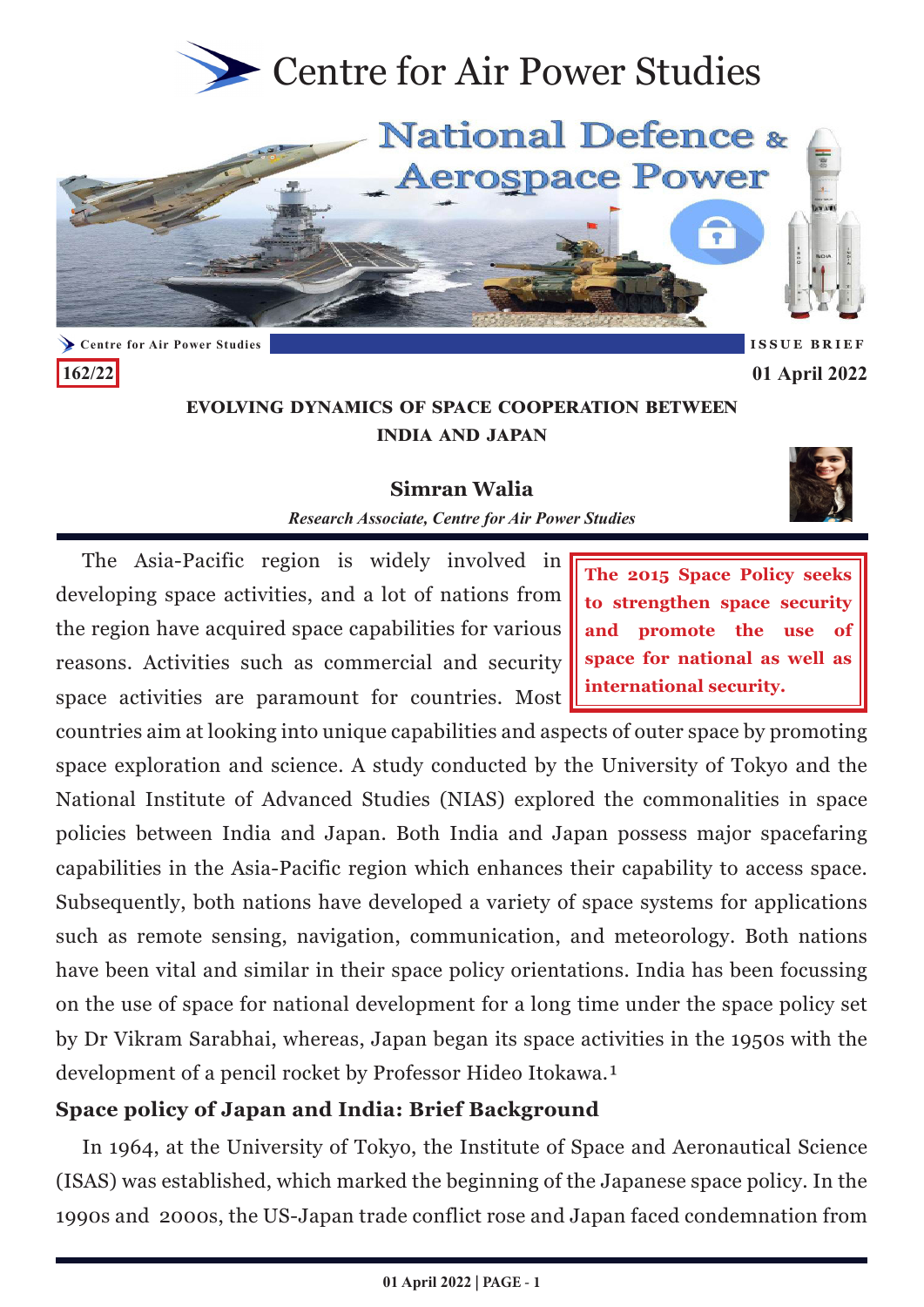**India and Japan have been developed predominantly for the development of scientific disciplines.**

<span id="page-1-0"></span>orientations included improving the lives of citizens, encouraging Japan's space industry, strengthening national and international security, promoting international cooperation, and advancing science and technology.

The Japanese government had devised the 'Basic Plan on Space Policy' and in 2015, the plan was reformed by the strategic headquarters for space policy.<sup>3</sup> The 2015 Space Policy seeks to strengthen space security and promote the use of space for national as well as international security. It further attempts to work towards ensuring stability of outer space in the long run through Space Situational Awareness (SSA), efforts to create norms of behaviour in space, and improving critical space systems. Space security has also been mentioned under the guidelines for US-Japan defence cooperation. It is believed to be a vital part of the US-Japan alliance.

For India, the administrative domain for space comes directly under the Prime Minister and gives space activities a high level of authority. The Indian Space Research Organisation (ISRO) is organised into centres that address areas of space technology that include rocket development, satellite design and manufacture, launch complex, mission operations, remote sensing applications, and space science.<sup>4</sup>

## **Space cooperation between India-Japan**

Japan and India show similarities in their respective space policy orientations, and the emphasis has been on promoting space applications for the benefit of society. India has been focused on the development and use of space for its national development. The space activities in both India and Japan have been developed predominantly for the development of scientific disciplines . Over time, the space activities of India have become more widespread in terms of including scientific missions and planetary exploration, like the Chandrayaan-1, Mars Orbiter Mission (MOM-1) and Chandrayaan-2.<sup>5</sup> India has also shown its keen interest in developing human spaceflight in the near future with its Gaganyaan programme. Japan possessed experience in scientific missions and planetary exploration ever since it launched its first satellite, Ohsumi.<sup>6</sup>

In the 2008 Joint Declaration between the Prime Ministers of both the countries,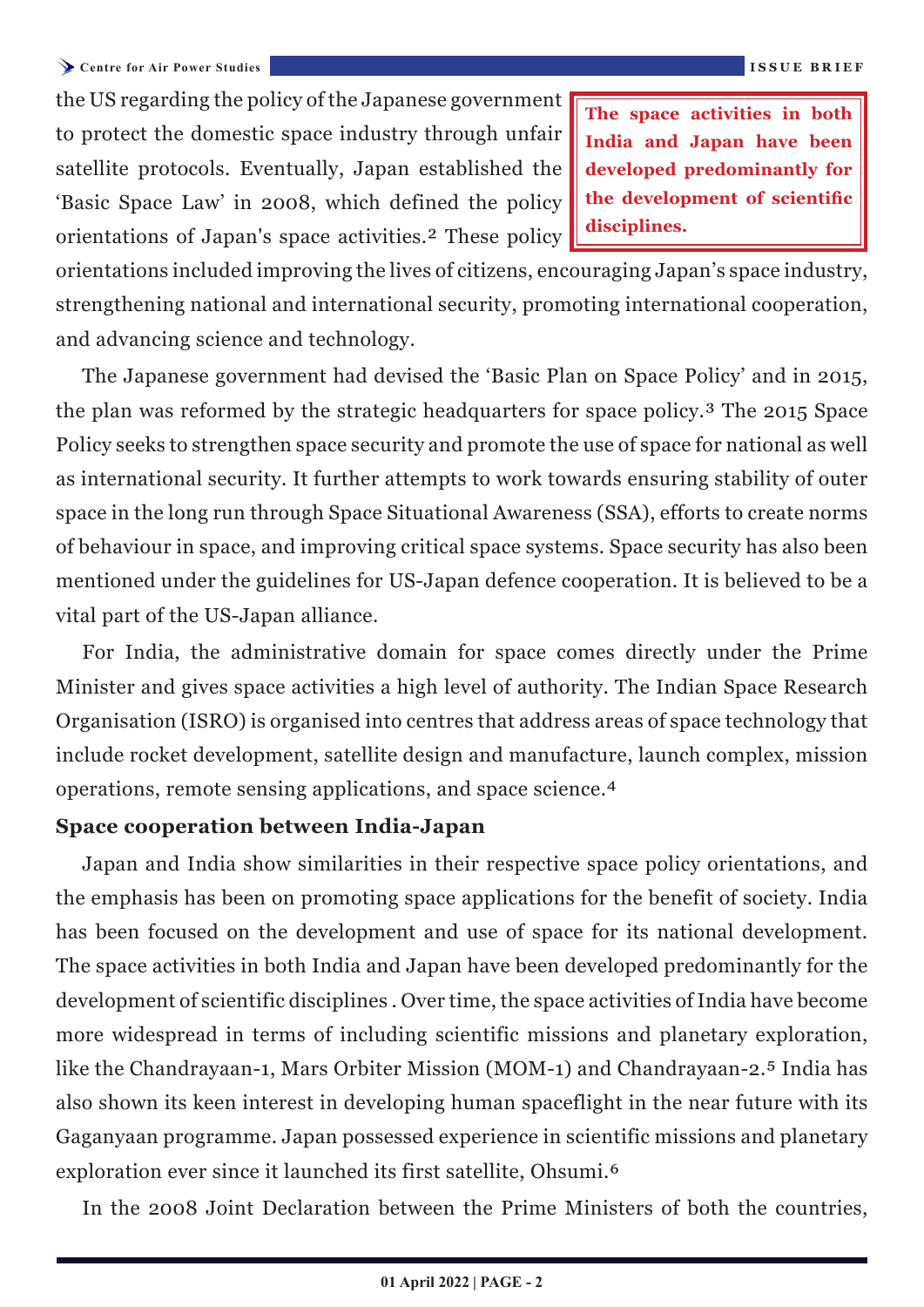#### <span id="page-2-0"></span>**Centre for Air Power Studies ISSUE BRIEF**

there was a special mention about the cooperation between the space organisations of the two nations, viz. the Japan Aerospace Exploration Agency (JAXA) and ISRO.[⁷](#page-4-0) Both agencies aim to cooperate in the field of disaster management. JAXA was created in 2003 and its main objective was to set up the new Japanese space policy consisting of launchers and satellites.

There is growing integration between space and security in India and Japan in the recent times. The Basic Space Law of Japan opened opportunities for **SSA has the ability to track and identify objects in outer space, and international cooperation for SSA information sharing would improve this ability in every nation. Both nations are also looking at the potential for the privatisation of space with regard to investment and ownership of space in the private sector.**

using space for national and international security. At the same time, India's space activities have also evolved and now includes the security aspects as ISRO has launched space assets that will help in contributing towards the national security of India. In the India-Japan Joint Statement of the 'Vision 2025: Special Strategic and Global Partnership', PM Narendra Modi and Shinzo Abe expressed their views that strategic partnership requires broad-based cooperation in fields of defence, security, culture, and economy. The future-oriented goals and partnership of the two nations aim to focus on infrastructure, high technology, civil nuclear energy, space, biotechnology, rare earth, and advanced materials.

There are several areas of potential space cooperation between India and Japan. Both nations recognise that the legal and policy regimes are vital for regional and global cooperation. India and Japan have huge capabilities for satellite building and satellite launching. Both countries can perhaps hold joint missions in space science instruments, launch systems, and human spaceflight technology for further planetary explorations.

The critical areas of space cooperation between India and Japan are the following: 1. Satellite positioning and navigation systems: Both countries attempted to develop regional satellite position systems through the Quasi-Zenith Satellite System (QZSS). This would also offer operational positioning services to countries in the Asia-Pacific region.

2. Disaster management is an area where both nations can cooperate in the utilization of space. Japan is highly prone to natural disasters and experienced the Great East Japan Earthquake in 2011, which showed the importance of space technology in disaster response.[⁸](#page-4-0) Emergency satellite observation helped the Japanese government in understanding the damage that occurred in the affected areas. Space cooperation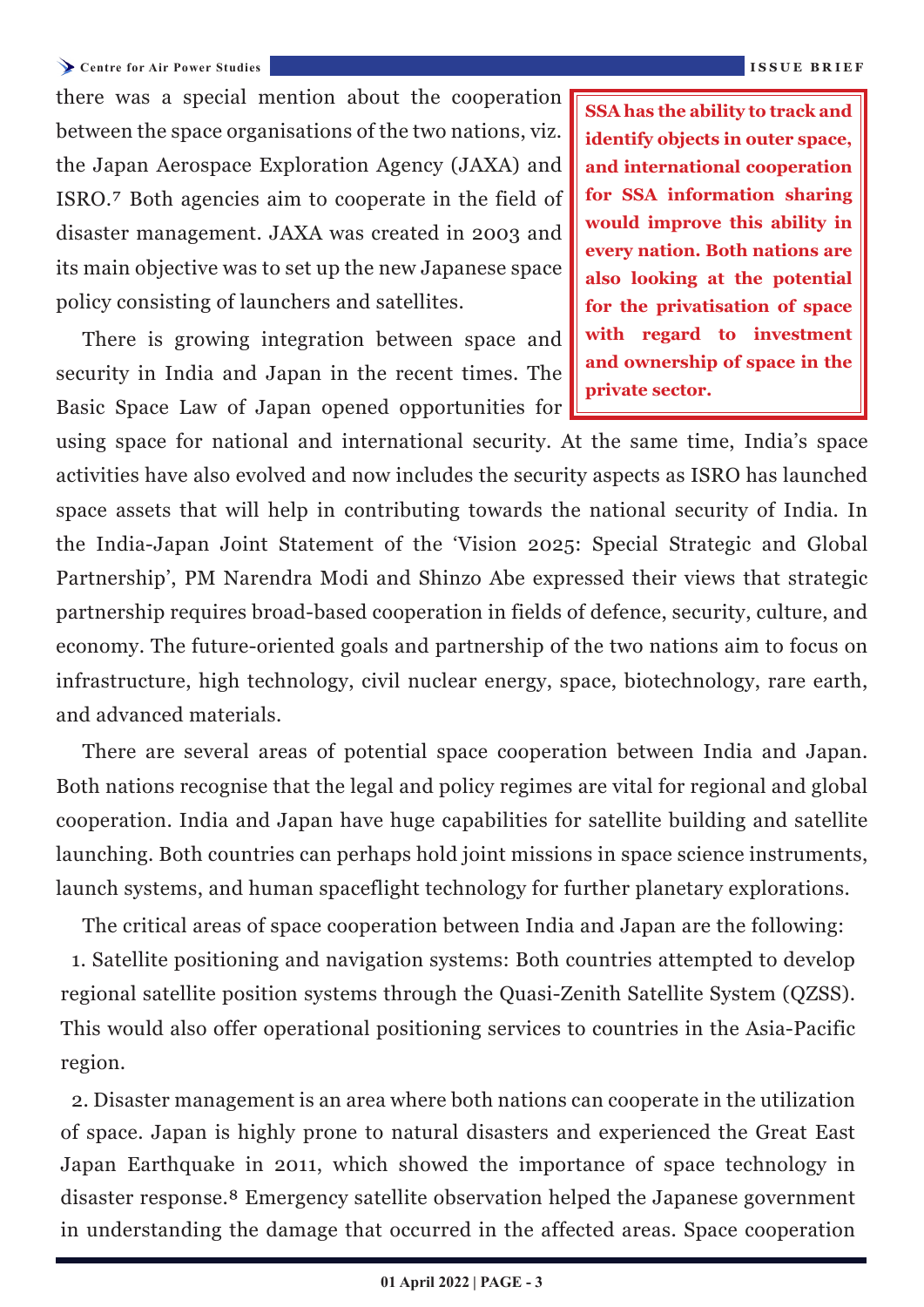<span id="page-3-0"></span>**Centre for Air Power Studies ISSUE BRIEF**

could also enable the nations to update the disaster prevention map and also understand climate change.

3. Since both India and Japan have programmes for space science and planetary exploration, it would require robotic technology and automation for future missions. Therefore, space robotics could be an area of interest for both nations. The collaboration should be aimed at creating joint missions for the India-Japan space robotics mission.

**The uniqueness and commonalities in the space policies of India and Japan provide an opportunity for space collaboration between the two in the near future. Their space cooperation would contribute to the overall social development in the Asia-Pacific region by enhancing regional space capabilities.**

4. India and Japan also share a deep potential for space cooperation in the maritime domain. Space-based Maritime Domain Awareness (MDA) and Space Situational Awareness (SSA) are areas where both nations can enhance their cooperation through information sharing. Both nations work towards securing Sea Lanes of Communication from the Middle East through the Indian Ocean to the South China Sea and the East China Sea. Therefore, Japan and India have made efforts to understand the MDA in the area of maritime security. It is tough for any nation to achieve an understanding of the maritime situation all alone. Therefore, cooperation with other countries and collaboration for information sharing and satellite information is vital. Japan-India cooperation in sharing space-AIS data will expand the international cooperation and improve the MDA in the Indo-Pacific region too.

SSA has the ability to track and identify objects in outer space, and international cooperation for SSA information sharing would improve this ability in every nation. Furthermore, both nations are also looking at the potential for the privatisation of space with regard to investment and ownership of space in the private sector. Since Japan is the world's third-largest economy, its industries possess the capacity to develop whole systems of satellites and launch vehicles. However, India is yet to develop this since industries are in a sub-system mode. Japan's potential to use the Indian space capability arena through industry involvement at the space agency level could be immense.

### **Recent Endeavours**

In March 2021, the then chairman of ISRO, Dr. K Sivan, held a meeting with Dr. Hiroshi Yamakawa, President of JAXA, wherein the two sides decided to cooperate further on lunar cooperation, satellite navigation, and agreed to explore the potential for cooperation in the area of SSA<sup>9</sup>. Both space agencies signed an implementing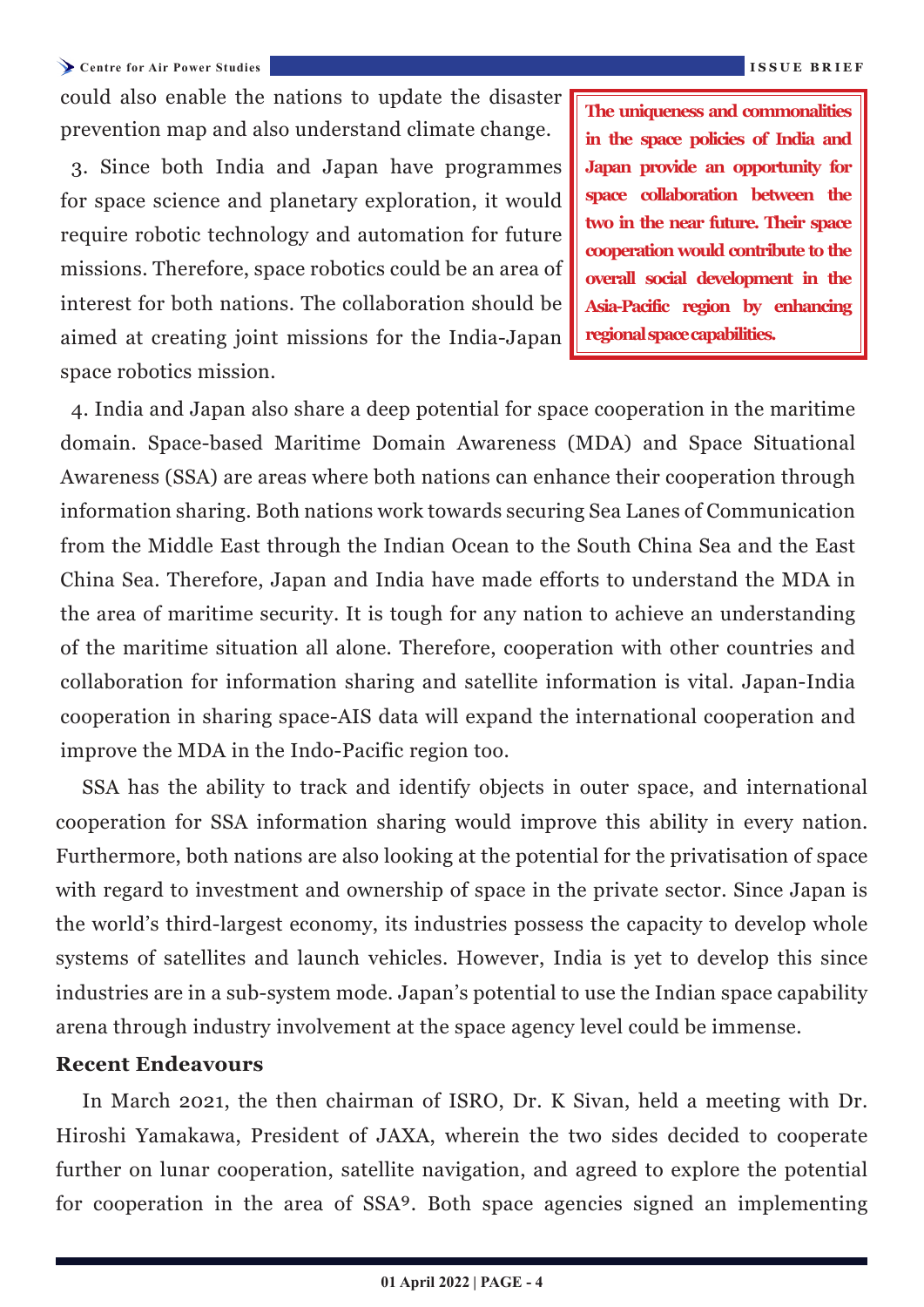<span id="page-4-0"></span>**Centre for Air Power Studies ISSUE BRIEF**

arrangement for collaborative activities on rice crop area and air quality monitoring using satellite data.

In 2019, the first India-Japan Space Dialogue was held where the space agencies focused on surveillance and MDA in the South China Sea and the Indian Ocean<sup>10</sup>.

The space dialogue between New Delhi and Tokyo is widely driven by China's aggressiveness and the consequences of China's rise. India and Japan cannot compete with China's growing military power in outer space as well. Both India and Japan can, together, bring some changes in the emerging space security dynamics. Moreover, the changing nature of warfare in the international community is also one of the challenges ahead for space cooperation between the two nations.

In November 2021, the 2nd Space Dialogue was held virtually between India and Japan, and both space agencies discussed their space policies and priorities.<sup>11</sup> They also focused on increasing cooperation in the areas of space security, navigation satellite systems, SSA, and bilateral cooperation between ISRO and JAXA.

The uniqueness and commonalities in the space policies of India and Japan provide an opportunity for space collaboration between the two in the near future. Their space cooperation would contribute to the overall social development in the Asia-Pacific region by enhancing regional space capabilities. Both nations have not indulged in the militarisation of space for their space policy orientations. An India-Japan joint space mission could prove to be efficient in the areas of earth observation, planetary mission, space robotics, and this would give a boost to space activities at the international level.